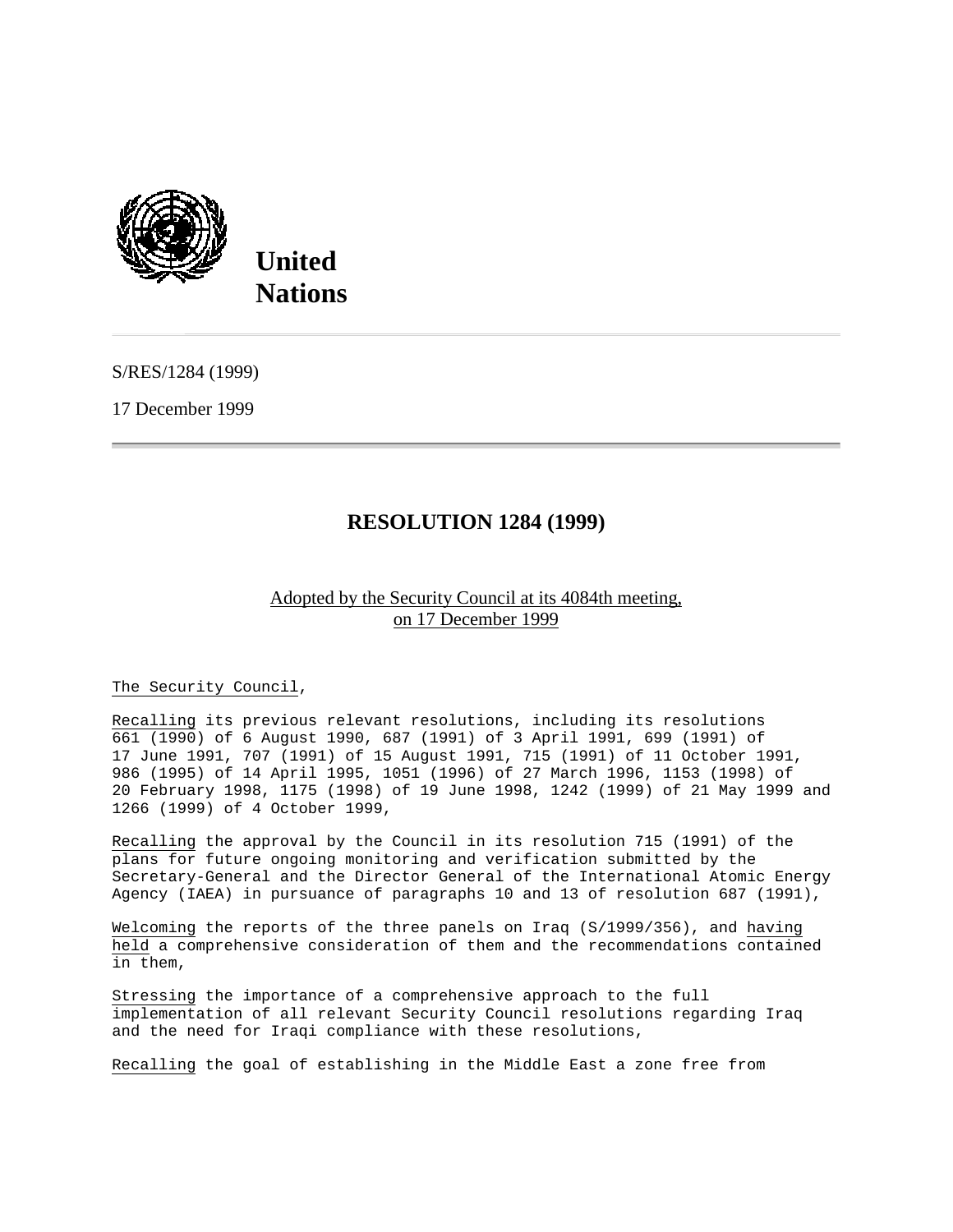weapons of mass destruction and all missiles for their delivery and the objective of a global ban on chemical weapons as referred to in paragraph 14 of resolution 687 (1991),

Concerned at the humanitarian situation in Iraq, and determined to improve that situation,

Recalling with concern that the repatriation and return of all Kuwaiti and third country nationals or their remains, present in Iraq on or after 2 August 1990, pursuant to paragraph 2 (c) of resolution 686 (1991) of 2 March 1991 and paragraph 30 of resolution 687 (1991), have not yet been fully carried out by Iraq,

Recalling that in its resolutions 686 (1991) and 687 (1991) the Council demanded that Iraq return in the shortest possible time all Kuwaiti property it had seized, and noting with regret that Iraq has still not complied fully with this demand,

Acknowledging the progress made by Iraq towards compliance with the provisions of resolution 687 (1991), but noting that, as a result of its failure to implement the relevant Council resolutions fully, the conditions do not exist which would enable the Council to take a decision pursuant to resolution 687 (1991) to lift the prohibitions referred to in that resolution,

Reiterating the commitment of all Member States to the sovereignty, territorial integrity and political independence of Kuwait, Iraq and the neighbouring States,

Acting under Chapter VII of the Charter of the United Nations, and taking into account that operative provisions of this resolution relate to previous resolutions adopted under Chapter VII of the Charter,

A.

1. Decides to establish, as a subsidiary body of the Council, the United Nations Monitoring, Verification and Inspection Commission (UNMOVIC) which replaces the Special Commission established pursuant to paragraph 9 (b) of resolution 687 (1991);

2. Decides also that UNMOVIC will undertake the responsibilities mandated to the Special Commission by the Council with regard to the verification of compliance by Iraq with its obligations under paragraphs 8, 9 and 10 of resolution 687 (1991) and other related resolutions, that UNMOVIC will establish and operate, as was recommended by the panel on disarmament and current and future ongoing monitoring and verification issues, a reinforced system of ongoing monitoring and verification, which will implement the plan approved by the Council in resolution 715 (1991) and address unresolved disarmament issues, and that UNMOVIC will identify, as necessary in accordance with its mandate, additional sites in Iraq to be covered by the reinforced system of ongoing monitoring and verification;

3. Reaffirms the provisions of the relevant resolutions with regard to the role of the IAEA in addressing compliance by Iraq with paragraphs 12 and 13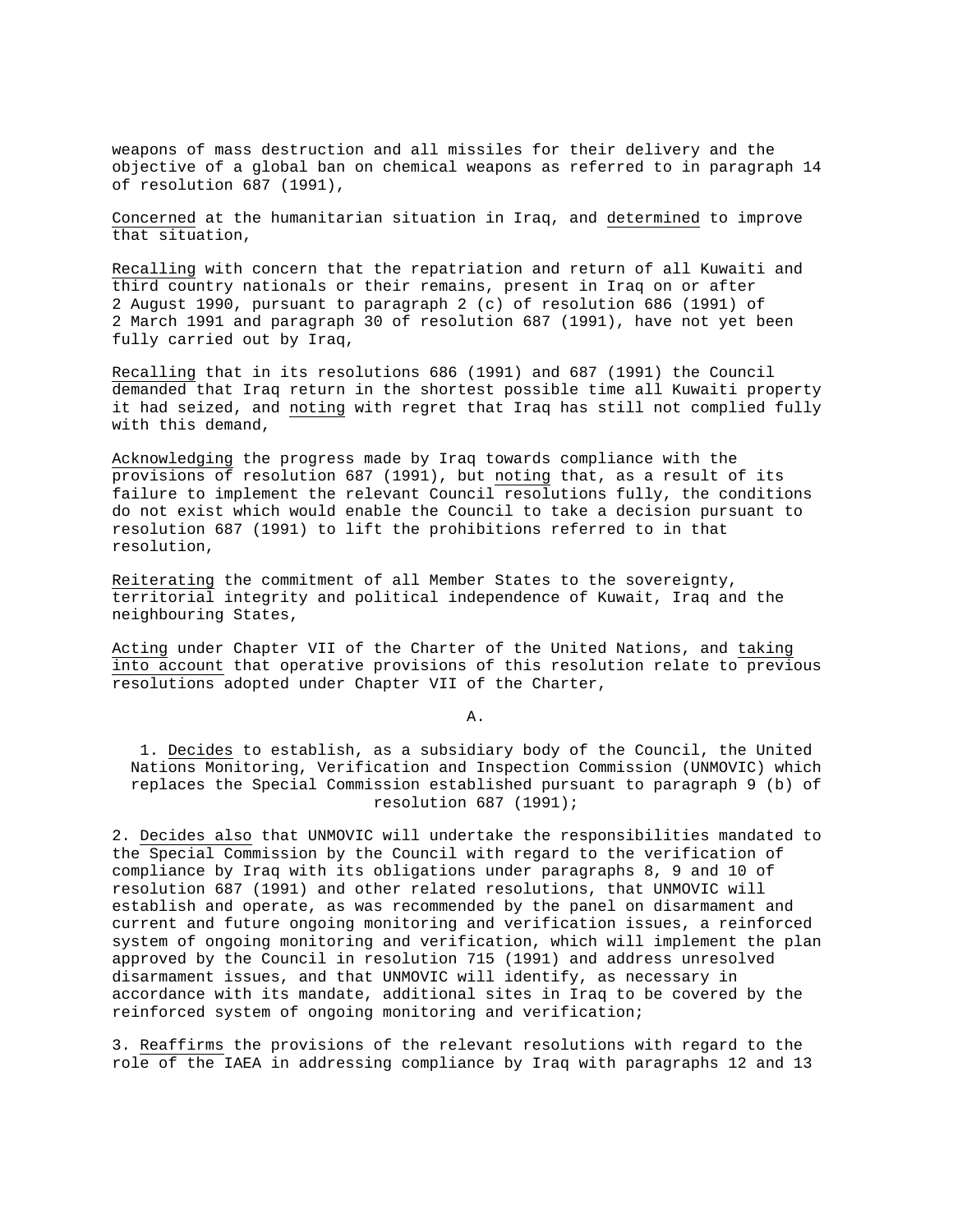of resolution 687 (1991) and other related resolutions, and requests the Director General of the IAEA to maintain this role with the assistance and cooperation of UNMOVIC;

4. Reaffirms its resolutions 687 (1991), 699 (1991), 707 (1991), 715 (1991), 1051 (1996), 1154 (1998) and all other relevant resolutions and statements of its President, which establish the criteria for Iraqi compliance, affirms that the obligations of Iraq referred to in those resolutions and statements with regard to cooperation with the Special Commission, unrestricted access and provision of information will apply in respect of UNMOVIC, and decides in particular that Iraq shall allow UNMOVIC teams immediate, unconditional and unrestricted access to any and all areas, facilities, equipment, records and means of transport which they wish to inspect in accordance with the mandate of UNMOVIC, as well as to all officials and other persons under the authority of the Iraqi Government whom UNMOVIC wishes to interview so that UNMOVIC may fully discharge its mandate;

5. Requests the Secretary-General, within 30 days of the adoption of this resolution, to appoint, after consultation with and subject to the approval of the Council, an Executive Chairman of UNMOVIC who will take up his mandated tasks as soon as possible, and, in consultation with the Executive Chairman and the Council members, to appoint suitably qualified experts as a College of Commissioners for UNMOVIC which will meet regularly to review the implementation of this and other relevant resolutions and provide professional advice and guidance to the Executive Chairman, including on significant policy decisions and on written reports to be submitted to the Council through the Secretary-General;

6. Requests the Executive Chairman of UNMOVIC, within 45 days of his appointment, to submit to the Council, in consultation with and through the Secretary-General, for its approval an organizational plan for UNMOVIC, including its structure, staffing requirements, management guidelines, recruitment and training procedures, incorporating as appropriate the recommendations of the panel on disarmament and current and future ongoing monitoring and verification issues, and recognizing in particular the need for an effective, cooperative management structure for the new organization, for staffing with suitably qualified and experienced personnel, who would be regarded as international civil servants subject to Article 100 of the Charter of the United Nations, drawn from the broadest possible geographical base, including as he deems necessary from international arms control organizations, and for the provision of high quality technical and cultural training;

7. Decides that UNMOVIC and the IAEA, not later than 60 days after they have both started work in Iraq, will each draw up, for approval by the Council, a work programme for the discharge of their mandates, which will include both the implementation of the reinforced system of ongoing monitoring and verification, and the key remaining disarmament tasks to be completed by Iraq pursuant to its obligations to comply with the disarmament requirements of resolution 687 (1991) and other related resolutions, which constitute the governing standard of Iraqi compliance, and further decides that what is required of Iraq for the implementation of each task shall be clearly defined and precise;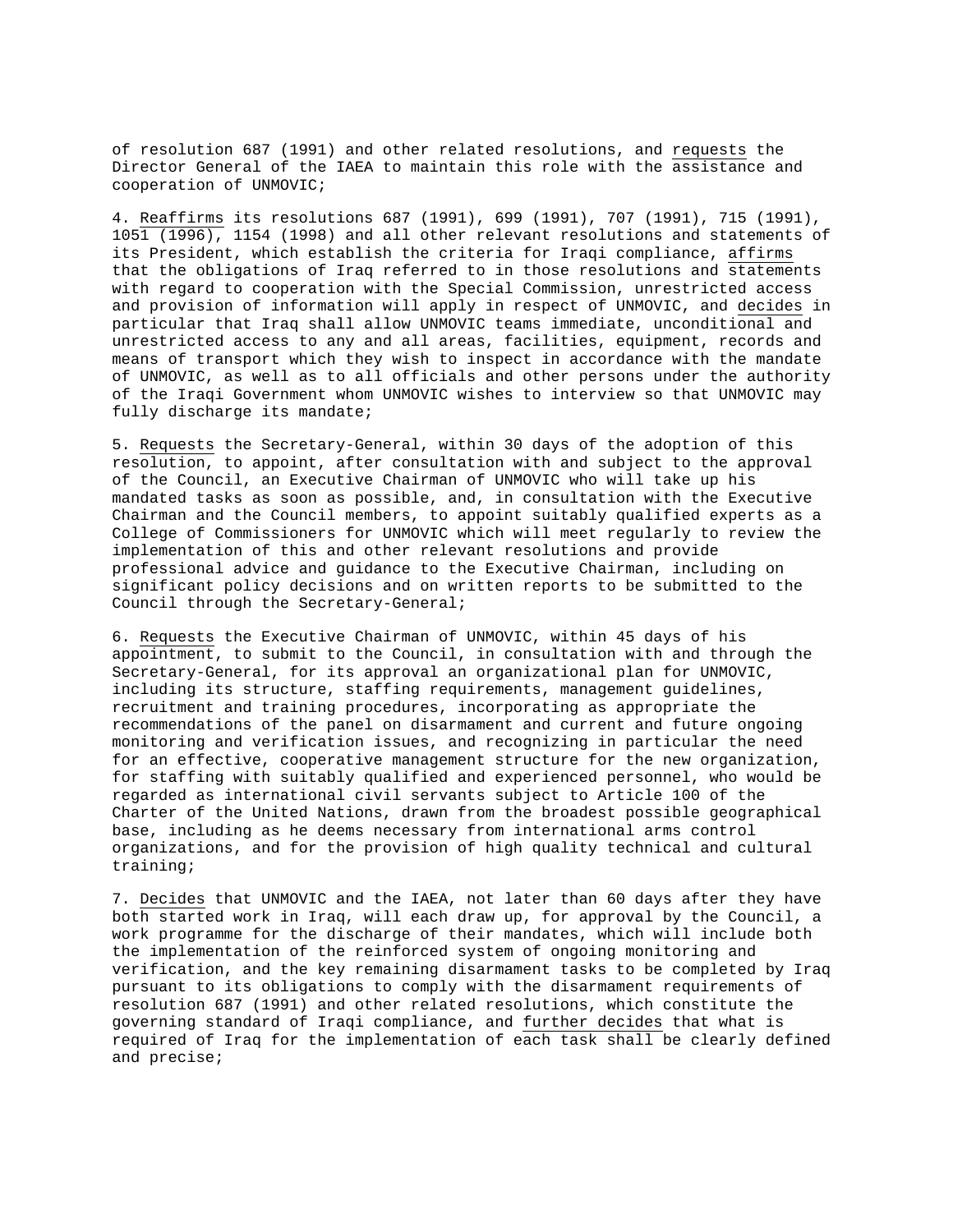8. Requests the Executive Chairman of UNMOVIC and the Director General of the IAEA, drawing on the expertise of other international organizations as appropriate, to establish a unit which will have the responsibilities of the joint unit constituted by the Special Commission and the Director General of the IAEA under paragraph 16 of the export/import mechanism approved by resolution 1051 (1996), and also requests the Executive Chairman of UNMOVIC, in consultation with the Director General of the IAEA, to resume the revision and updating of the lists of items and technology to which the mechanism applies;

9. Decides that the Government of Iraq shall be liable for the full costs of UNMOVIC and the IAEA in relation to their work under this and other related resolutions on Iraq;

10. Requests Member States to give full cooperation to UNMOVIC and the IAEA in the discharge of their mandates;

11. Decides that UNMOVIC shall take over all assets, liabilities and archives of the Special Commission, and that it shall assume the Special Commission's part in agreements existing between the Special Commission and Iraq and between the United Nations and Iraq, and affirms that the Executive Chairman, the Commissioners and the personnel serving with UNMOVIC shall have the rights, privileges, facilities and immunities of the Special Commission;

12. Requests the Executive Chairman of UNMOVIC to report, through the Secretary-General, to the Council, following consultation with the Commissioners, every three months on the work of UNMOVIC, pending submission of the first reports referred to in paragraph 33 below, and to report immediately when the reinforced system of ongoing monitoring and verification is fully operational in Iraq;

B.

13. Reiterates the obligation of Iraq, in furtherance of its commitment to facilitate the repatriation of all Kuwaiti and third country nationals referred to in paragraph 30 of resolution 687 (1991), to extend all necessary cooperation to the International Committee of the Red Cross, and calls upon the Government of Iraq to resume cooperation with the Tripartite Commission and Technical Subcommittee established to facilitate work on this issue;

14. Requests the Secretary-General to report to the Council every four months on compliance by Iraq with its obligations regarding the repatriation or return of all Kuwaiti and third country nationals or their remains, to report every six months on the return of all Kuwaiti property, including archives, seized by Iraq, and to appoint a high-level coordinator for these issues;

C.

15. Authorizes States, notwithstanding the provisions of paragraphs 3 (a), 3 (b) and 4 of resolution 661 (1990) and subsequent relevant resolutions, to permit the import of any volume of petroleum and petroleum products originating in Iraq, including financial and other essential transactions directly relating thereto, as required for the purposes and on the conditions set out in paragraph 1 (a) and (b) and subsequent provisions of resolution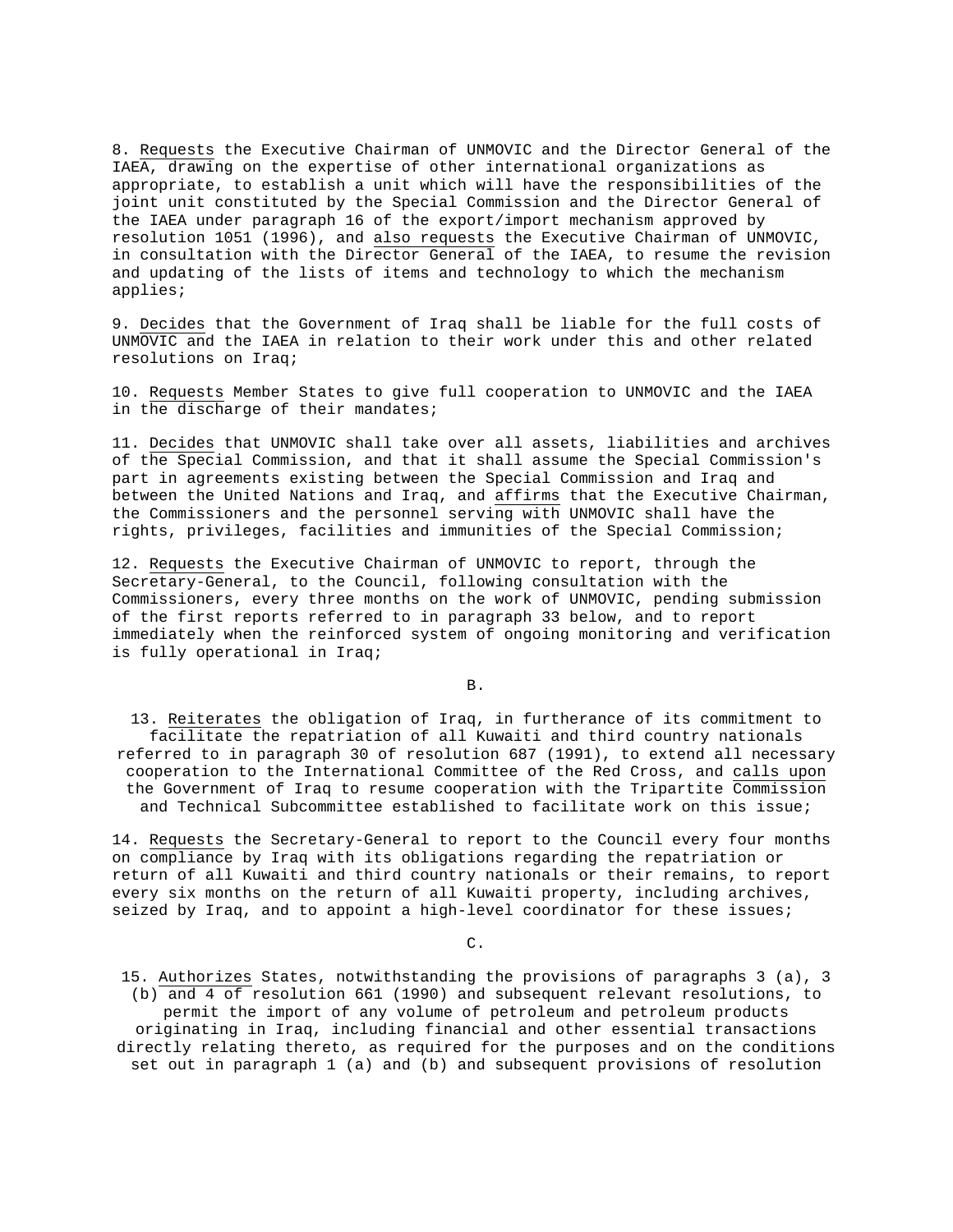## 986 (1995) and related resolutions;

16. Underlines, in this context, its intention to take further action, including permitting the use of additional export routes for petroleum and petroleum products, under appropriate conditions otherwise consistent with the purpose and provisions of resolution 986 (1995) and related resolutions;

17. Directs the Committee established by resolution 661 (1990) to approve, on the basis of proposals from the Secretary-General, lists of humanitarian items, including foodstuffs, pharmaceutical and medical supplies, as well as basic or standard medical and agricultural equipment and basic or standard educational items, decides, notwithstanding paragraph 3 of resolution 661 (1990) and paragraph 20 of resolution 687 (1991), that supplies of these items will not be submitted for approval of that Committee, except for items subject to the provisions of resolution 1051 (1996), and will be notified to the Secretary-General and financed in accordance with the provisions of paragraph 8 (a) and 8 (b) of resolution 986 (1995), and requests the Secretary-General to inform the Committee in a timely manner of all such notifications received and actions taken;

18. Requests the Committee established by resolution 661 (1990) to appoint, in accordance with resolutions 1175 (1998) and 1210 (1998), a group of experts, including independent inspection agents appointed by the Secretary-General in accordance with paragraph 6 of resolution 986 (1995), decides that this group will be mandated to approve speedily contracts for the parts and the equipments necessary to enable Iraq to increase its exports of petroleum and petroleum products, according to lists of parts and equipments approved by that Committee for each individual project, and requests the Secretary-General to continue to provide for the monitoring of these parts and equipments inside Iraq;

19. Encourages Member States and international organizations to provide supplementary humanitarian assistance to Iraq and published material of an educational character to Iraq;

20. Decides to suspend, for an initial period of six months from the date of the adoption of this resolution and subject to review, the implementation of paragraph 8 (g) of resolution 986 (1995);

21. Requests the Secretary-General to take steps to maximize, drawing as necessary on the advice of specialists, including representatives of international humanitarian organizations, the effectiveness of the arrangements set out in resolution 986 (1995) and related resolutions including the humanitarian benefit to the Iraqi population in all areas of the country, and further requests the Secretary-General to continue to enhance as necessary the United Nations observation process in Iraq, ensuring that all supplies under the humanitarian programme are utilized as authorized, to bring to the attention of the Council any circumstances preventing or impeding effective and equitable distribution and to keep the Council informed of the steps taken towards the implementation of this paragraph;

22. Requests also the Secretary-General to minimize the cost of the United Nations activities associated with the implementation of resolution 986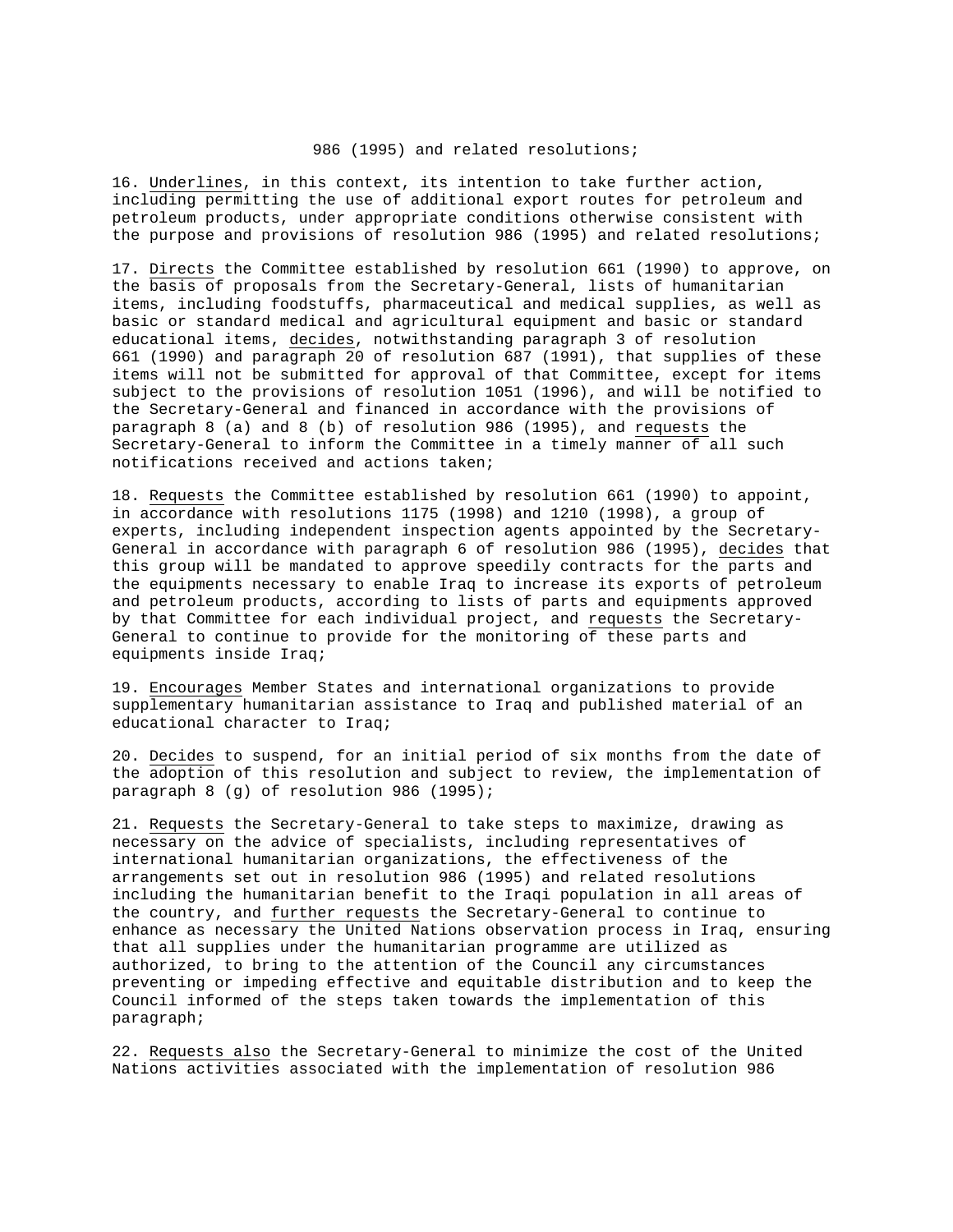(1995) as well as the cost of the independent inspection agents and the certified public accountants appointed by him, in accordance with paragraphs 6 and 7 of resolution 986 (1995);

23. Requests further the Secretary-General to provide Iraq and the Committee established by resolution 661 (1990) with a daily statement of the status of the escrow account established by paragraph 7 of resolution 986 (1995);

24. Requests the Secretary-General to make the necessary arrangements, subject to Security Council approval, to allow funds deposited in the escrow account established by resolution 986 (1995) to be used for the purchase of locally produced goods and to meet the local cost for essential civilian needs which have been funded in accordance with the provisions of resolution 986 (1995) and related resolutions, including, where appropriate, the cost of installation and training services;

25. Directs the Committee established by resolution 661 (1990) to take a decision on all applications in respect of humanitarian and essential civilian needs within a target of two working days of receipt of these applications from the Secretary-General, and to ensure that all approval and notification letters issued by the Committee stipulate delivery within a specified time, according to the nature of the items to be supplied, and requests the Secretary-General to notify the Committee of all applications for humanitarian items which are included in the list to which the export/import mechanism approved by resolution 1051 (1996) applies;

26. Decides that Hajj pilgrimage flights which do not transport cargo into or out of Iraq are exempt from the provisions of paragraph 3 of resolution 661 (1990) and resolution 670 (1990), provided timely notification of each flight is made to the Committee established by resolution 661 (1990), and requests the Secretary-General to make the necessary arrangements, for approval by the Security Council, to provide for reasonable expenses related to the Hajj pilgrimage to be met by funds in the escrow account established by resolution 986 (1995);

27. Calls upon the Government of Iraq:

(i) to take all steps to ensure the timely and equitable distribution of all humanitarian goods, in particular medical supplies, and to remove and avoid delays at its warehouses;

(ii) to address effectively the needs of vulnerable groups, including children, pregnant women, the disabled, the elderly and the mentally ill among others, and to allow freer access, without any discrimination, including on the basis of religion or nationality, by United Nations agencies and humanitarian organizations to all areas and sections of the population for evaluation of their nutritional and humanitarian condition;

(iii) to prioritize applications for humanitarian goods under the arrangements set out in resolution 986 (1995) and related resolutions;

(iv) to ensure that those involuntarily displaced receive humanitarian assistance without the need to demonstrate that they have resided for six months in their places of temporary residence;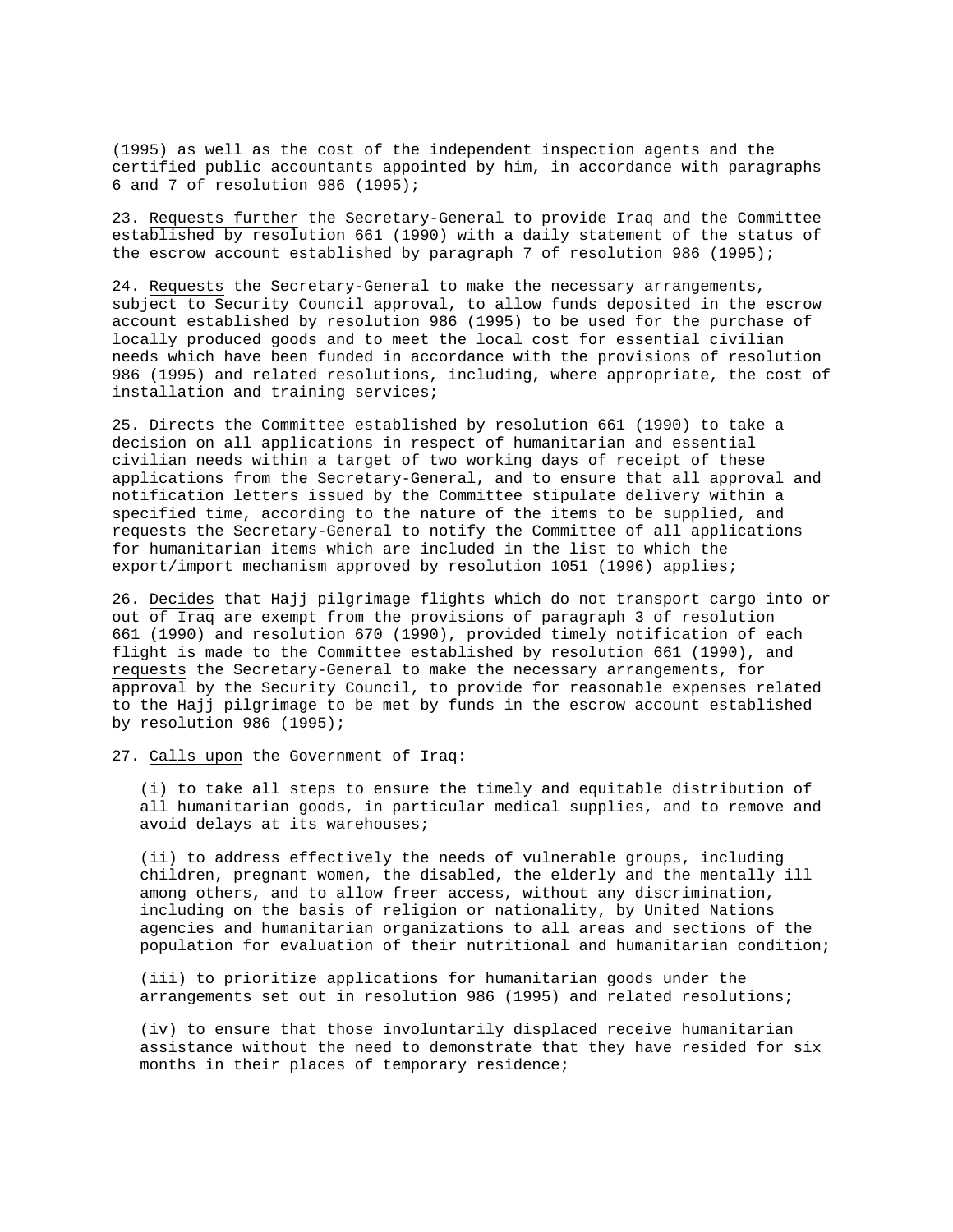(v) to extend full cooperation to the United Nations Office for Project Services mine-clearance programme in the three northern Governorates of Iraq and to consider the initiation of the demining efforts in other Governorates;

28. Requests the Secretary-General to report on the progress made in meeting the humanitarian needs of the Iraqi people and on the revenues necessary to meet those needs, including recommendations on necessary additions to the current allocation for oil spare parts and equipment, on the basis of a comprehensive survey of the condition of the Iraqi oil production sector, not later than 60 days from the date of the adoption of this resolution and updated thereafter as necessary;

29. Expresses its readiness to authorize additions to the current allocation for oil spare parts and equipment, on the basis of the report and recommendations requested in paragraph 28 above, in order to meet the humanitarian purposes set out in resolution 986 (1995) and related resolutions;

30. Requests the Secretary-General to establish a group of experts, including oil industry experts, to report within 100 days of the date of adoption of this resolution on Iraq's existing petroleum production and export capacity and to make recommendations, to be updated as necessary, on alternatives for increasing Iraq's petroleum production and export capacity in a manner consistent with the purposes of relevant resolutions, and on the options for involving foreign oil companies in Iraq's oil sector, including investments, subject to appropriate monitoring and controls;

31. Notes that in the event of the Council acting as provided for in paragraph 33 of this resolution to suspend the prohibitions referred to in that paragraph, appropriate arrangements and procedures will need, subject to paragraph 35 below, to be agreed by the Council in good time beforehand, including suspension of provisions of resolution 986 (1995) and related resolutions;

32. Requests the Secretary-General to report to the Council on the implementation of paragraphs 15 to 30 of this resolution within 30 days of the adoption of this resolution;

D.

33. Expresses its intention, upon receipt of reports from the Executive Chairman of UNMOVIC and from the Director General of the IAEA that Iraq has cooperated in all respects with UNMOVIC and the IAEA in particular in fulfilling the work programmes in all the aspects referred to in paragraph 7 above, for a period of 120 days after the date on which the Council is in

receipt of reports from both UNMOVIC and the IAEA that the reinforced system of ongoing monitoring and verification is fully operational, to suspend with the fundamental objective of improving the humanitarian situation in Iraq and securing the implementation of the Council's resolutions, for a period of 120 days renewable by the Council, and subject to the elaboration of effective financial and other operational measures to ensure that Iraq does not acquire prohibited items, prohibitions against the import of commodities and products originating in Iraq, and prohibitions against the sale, supply and delivery